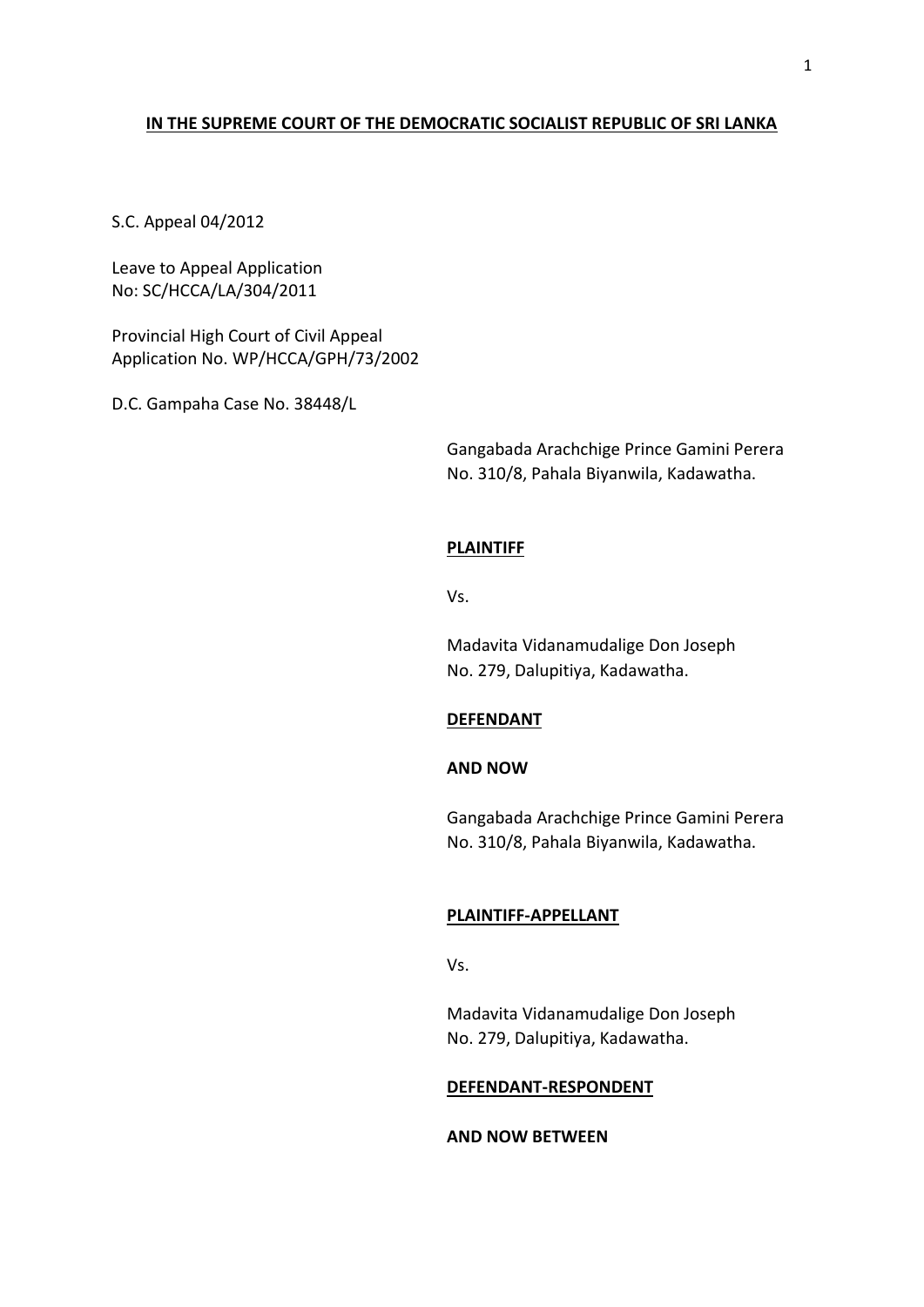Gangabada Arachchige Prince Gamini Perera No. 310/8, Pahala Biyanwila, Kadawatha.

Now residing at 221/A, Jayagath Mawatha, Ihala Biyanwila, Kadawatha.

#### **PLAINTIFF-APPELLANT-PETITIONER**

Vs.

Madavita Vidanamudalige Don Joseph No. 279, Dalupitiya, Kadawatha.

### **DEFENDANT-RESPONDENT-RESPONDENT**

| <b>BEFORE:</b>    | S. E. Wanasundera P.C., J.<br>Sisira J. de. Abrew J. &<br>Anil Gooneratne J.       |
|-------------------|------------------------------------------------------------------------------------|
| <b>COUNSEL:</b>   | K. Asoka Fernando with A. R. N. Siriwardena<br>for Plaintiff-Appellant-Appellant   |
|                   | Anuruddha Dharmaratne with Indunil Piyadasa<br>For Defendant-Respondent-Respondent |
| <b>ARGUED ON:</b> | 24.11.2015                                                                         |

**DECIDED ON:** 30.05.2016

## **GOONERATNE J.**

This is an appeal to the Supreme Court based mainly on the doctrine of 'laesio enormis'. The plaintiff-Appellant relies on the sale price which is grossly disproportionate to its true value. On the other hand the Plaintiff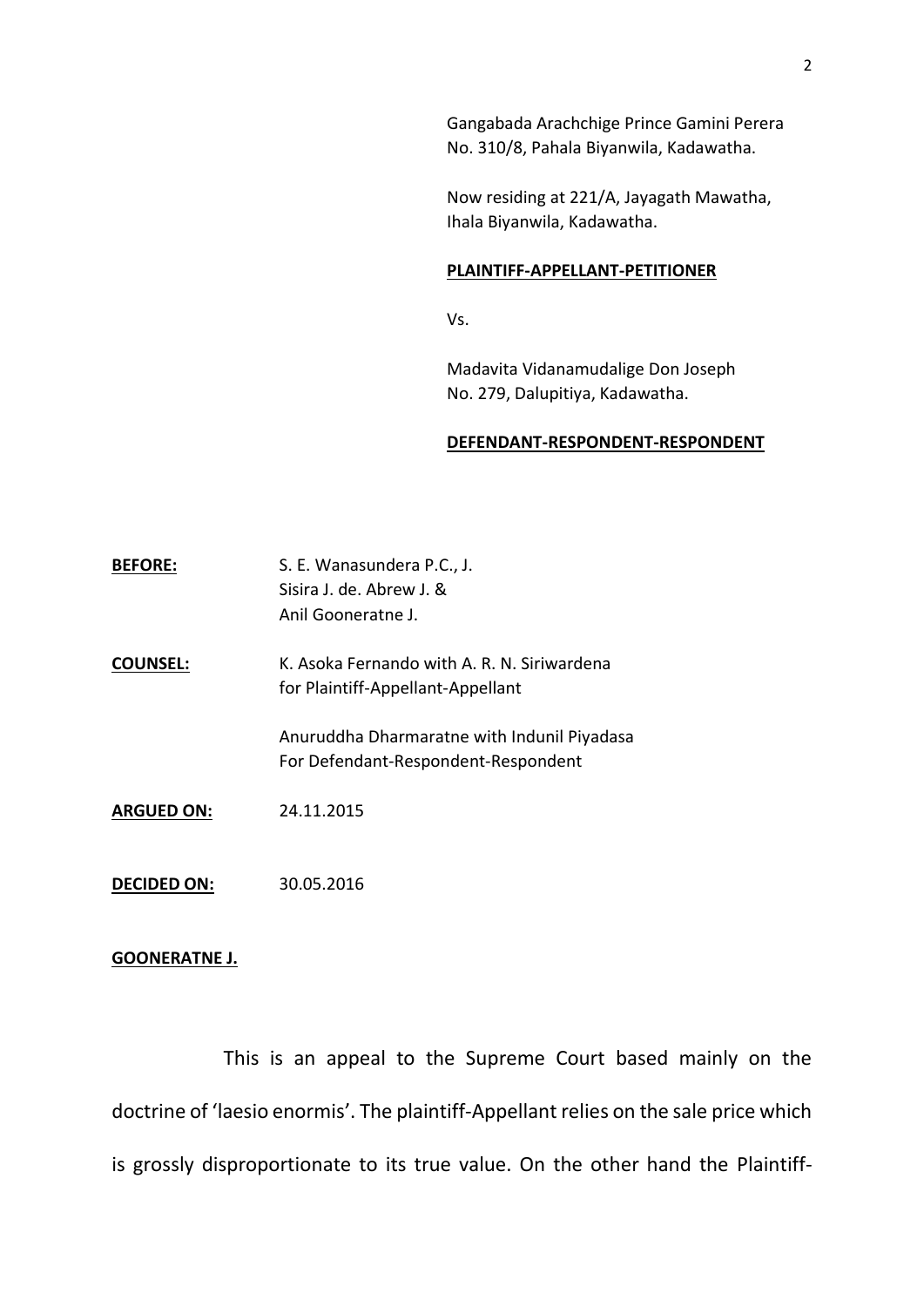Appellant (hereinafter referred to as Plaintiff) argues that the High Court erred by its failure to consider a document (VI) relied upon by the Defendant-Respondent (hereinafter referred to as Defendant) to be an invalid document. This court on or about 12.01.2012 granted leave as per paragraph 10 of the petition which reads thus:

- (a) Whether the Hon. Judges of the Provincial High Court of Civil Appeal erred in law by their failure to consider that the document marked 'VI' is a legally inadmissible and/or invalid document in view of Prevention of Frauds Ordinance and/or Notaries Ordinance?
- (b) Whether the Hon Judges of the Provincial High Court of Civil Appeal erred in law for their failure to interpret the doctrine of laesio enormis in the correct perspective considering the circumstances of the case?
- (c) Whether the Hon. Judges of the Provincial High Court of Civil Appeal erred in law for their inability to consider where a property is sold or where there is an implied sale at a price grossly disproportionate to its true value, the law is on the side of the party who stands to lose by the transaction, and not on the side of the party who stands to make an unconscionable profit and thereby erred in law?
- (d) Whether the Hon. Judges of the Provincial High Court of Civil Appeal erred in law for their inability to comprehend that a fraud being perpetrated in the circumstances of the case by an unauthorized money lender and thereby erred in law?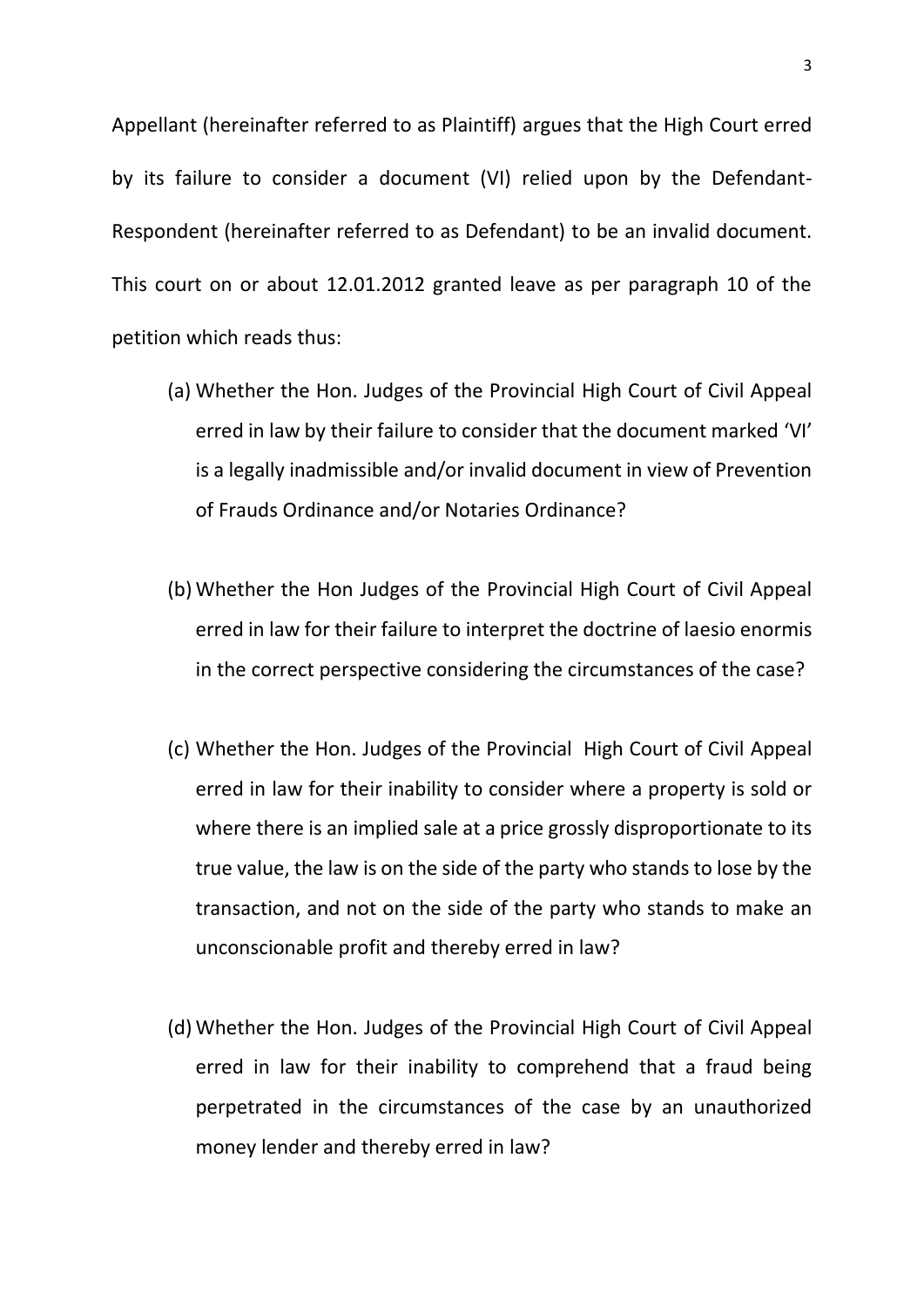Parties proceeded to trial on 3 admissions and on 14 issues.

Admissions are that a person named in paragraph 6 of the plaint was in occupation of the premises in dispute as a tenant and that the tenant left the said premises. It is also admitted that the Plaintiff complained to the police and the Debt Conciliation Board. Issues of the Plaintiff-Appellant suggest that he wanted to obtain a loan of Rs. 200,000/- from the Defendant-Respondent and parties discussed the transaction and debt agreed to grant the loan on security and as such executed deed No. 11421 of 08.09.1994 for that purpose. It is also in issue that as in paragraph 12 of the plaint the Plaintiff signed the original deed and also placed his signature on two blank sheets (හිස් ඔප්පු පිටපත් දෙකට). Defendant–Respondent forceful entry to the premises is suggested in the issues. Issue (6) and the other issue refer to the fact that the value of the property exceed rupees five hundred thousand, and based on the principle of laesio enormis deed to be declared void. Defendant-Respondent by his issues suggests that the Defendant-Respondent purchased the property on a transfer deed for due consideration. It is also suggested in issues raised by the Defendant that there was no agreement to re-transfer the property and that the plaint does not disclose a legal basis for such a re-transfer. The above being each parties' case, and as such this appeal need to be decided on a careful examination of all the evidence led at the trial.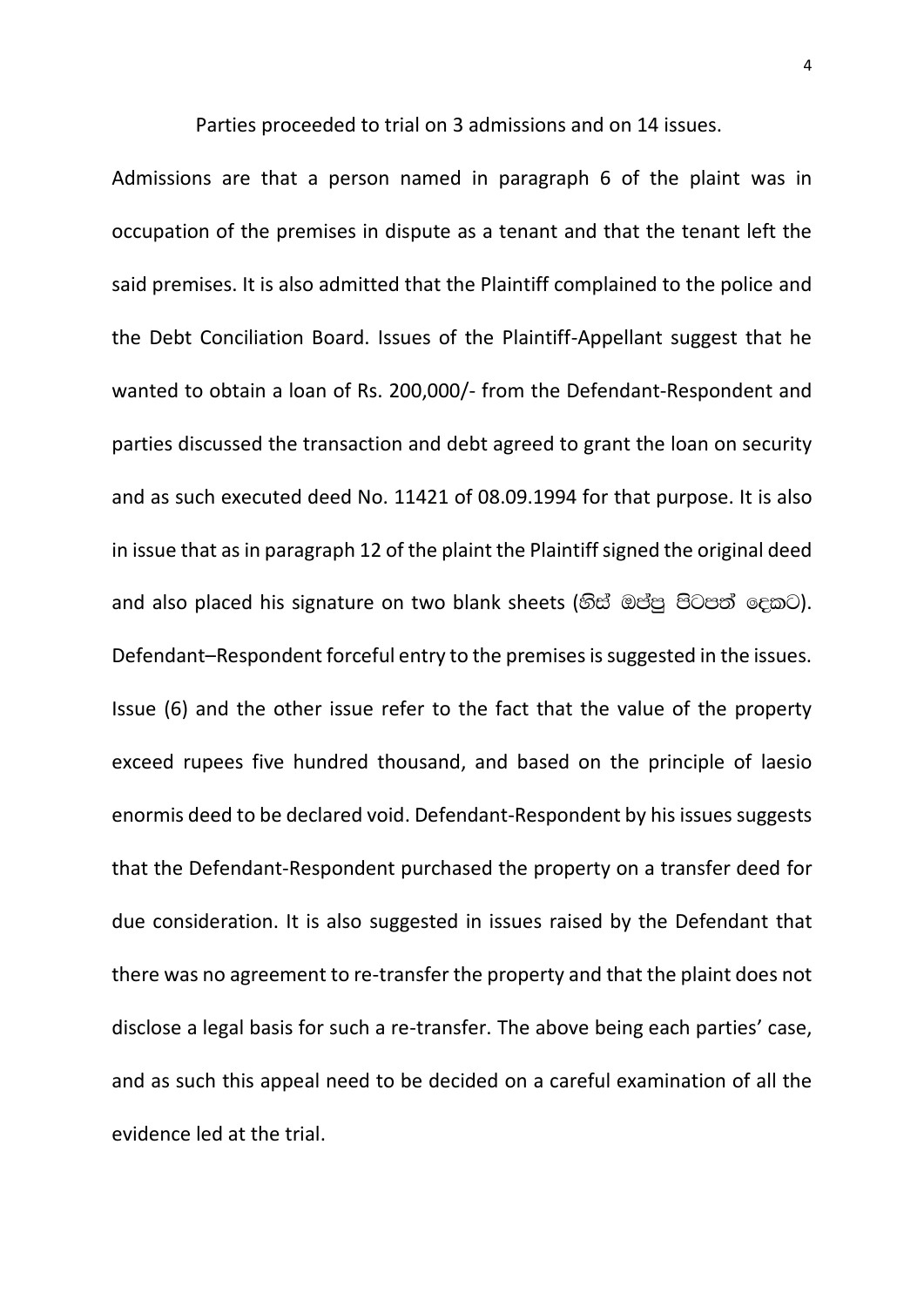In the process of establishing Plaintiff's case, the Plaintiff testified that he requested for a loan of rupees Two Hundred Thousand and for that purpose had discussed the matter with the Defendant who agreed to grant a loan for the said sum but insisted on security to ensure repayment of the loan. As such deed P1 was executed but the Plaintiff's position was that his signature was obtained by the Notary on blank forms on the day in question. Plaintiff was given only Rs. 190,000/- which was Rs. 10,000/- less, on the agreed amount which sum had been deducted for interest due on the loan. Plaintiff in order to enter into the transaction came with his wife to Notaries office and both were anxious to get back to their home quickly as they had to attend to an alms giving at home. At this point I note the evidence placed before the original court reveal that the position of the Defendant was that the Plaintiff obtained a sum of Rs. 1 million and to prove same document VI, an informal document had been put to the Plaintiff in cross examination and the signature in VI, was admitted by the Plaintiff.

I would at this point of the Judgment wish to advert to two matters. The learned District Judge disbelieves the Plaintiff's evidence on the position as regards placing Plaintiff's signature on blank forms, and its contents. Trial Judge in arriving at this decision had given certain reasons. The other matter is that the trial Judge's views on the question that by document VI the transaction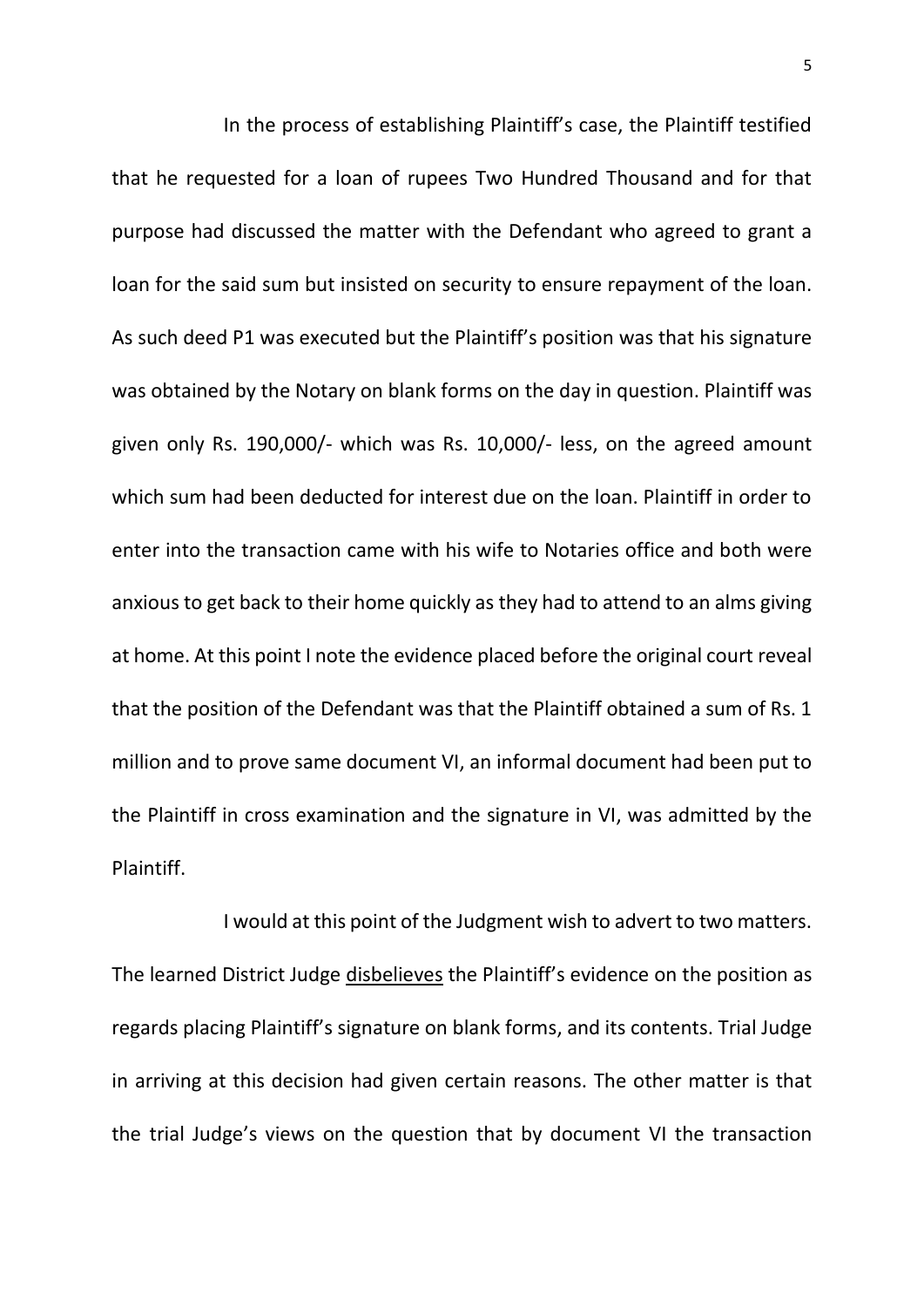contemplated by deeds P1/V2 would be concluded and a sum of Rs. 1 million had been paid to the Plaintiff by the Defendant. This is to explain that the property in dispute was alienated by a transfer deed for valuable consideration, i.e Rs. 1 million.

The above two matters are of some importance for comment. However I find on a perusal of the trial Judge's reasoning, another matter was disbelieved by the trial Judge based on Plaintiff's evidence. Learned District Judge also disbelieved the evidence of Plaintiff on matters he testified on Defendant entering the premises in question by force and breaking the padlocks at a time the Plaintiff was not present in the premises. This item of evidence was once again disbelieved by the trial Judge.

All primary facts and truth of the matters in dispute are best to be left in the hands of the trial Judge. (signature obtained on blank sheets) This court does not wish to interfere with the findings of the trial Judge on primary facts as above on that question of fact. (1993(1) SLR 119) It is the trial Judge who hears evidence, sees the witness in the witness box and observe the witness's demeanour at all times in court. As such the learned District Judge's views on disbelieving the Plaintiff on items of evidence as above need not be interfered by this court. However before I get on to the other important matter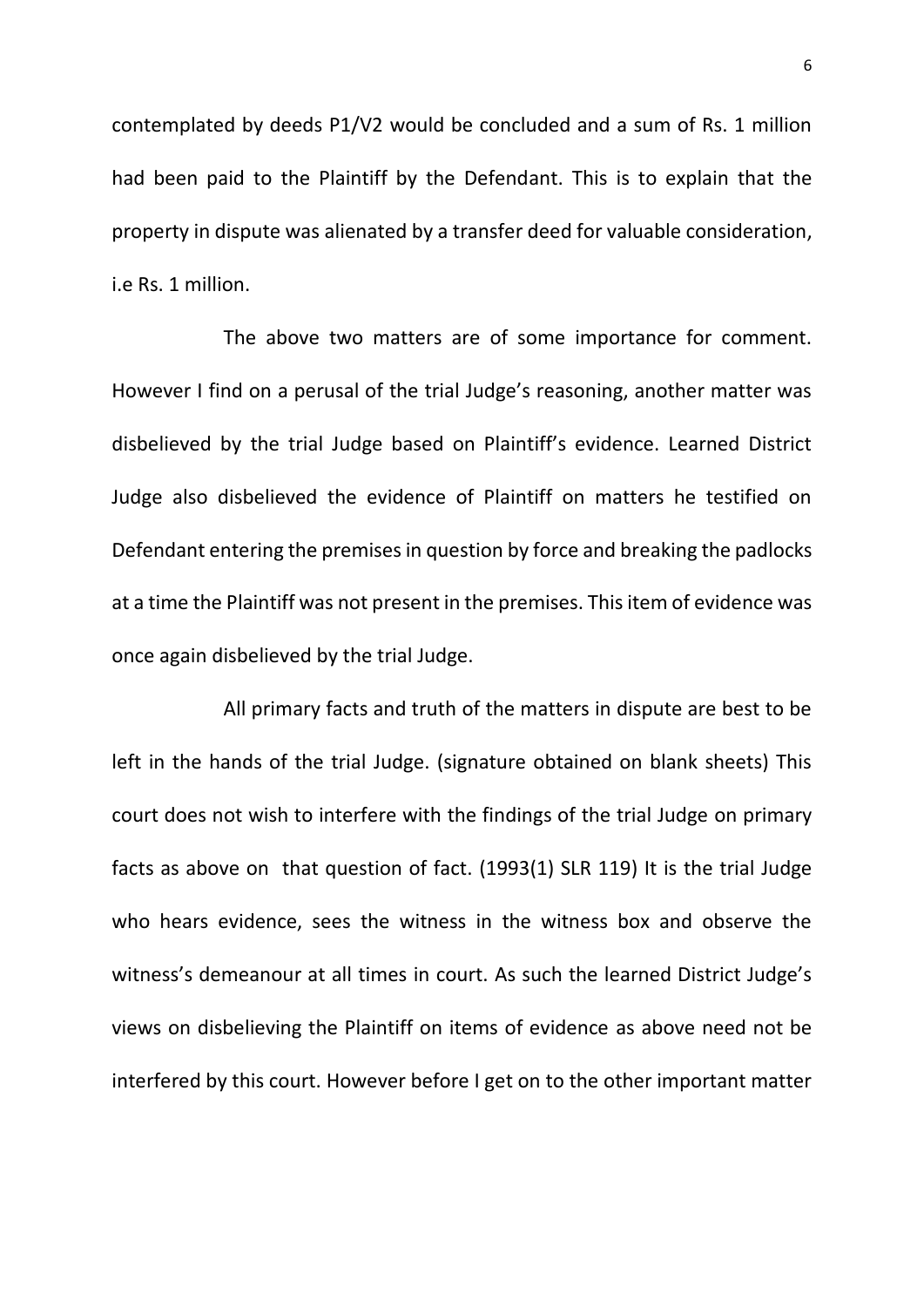concerning document VI and its legal implications, I prefer to consider the following authorities on questions of facts.

## Questions of fact

The expression comprises three distinct issues. In the first place what facts are proved. In the second place what are the proper inferences to be drawn from facts which are either proved or admitted. And in the third place what witnesses are to be believed. In the first two questions no special sanctity attaches to the conclusion of a Court of first instance. 1 A.C.R 126. A Court of Appeal will not interfere with findings of a trial Judge on questions of fact. 20 N.L.R. 282, except where the facts are of such complication that their rights interpretation depends not only on the impression formed by listening to witnesses but also upon documentary evidence and upon the inferences to be drawn from the behaviour of these witnesses both before and after the matters on which they gave evidence. 20 N.L.R. 332, or where the trial Judge fails to discuss the evidence in his judgment. 26 N.L.R. 497. The tests to be applied by an Appeal Court are three. Was the verdict of the Judge unreasonably against the weight of the evidence. Was there a misdirection either on the law or on the evidence. Has the Court of trial drawn the wrong inferences from matters in evidence. 14 Law Rec. 144.

In the manner stated by the above authorities as far as the case in hand is concerned, even if the trial Judge disbelieves the evidence of Plaintiff, what I wish to focus is whether there was a misdirection either on law or on the evidence.

The important document relied upon by the Defendant was document marked VI (folio 199). It is an informal document which is not notarial executed. Plaintiff claims to have signed the blank document along with two witnesses who were also witnesses to deed P1/V2 its signatures are not denied.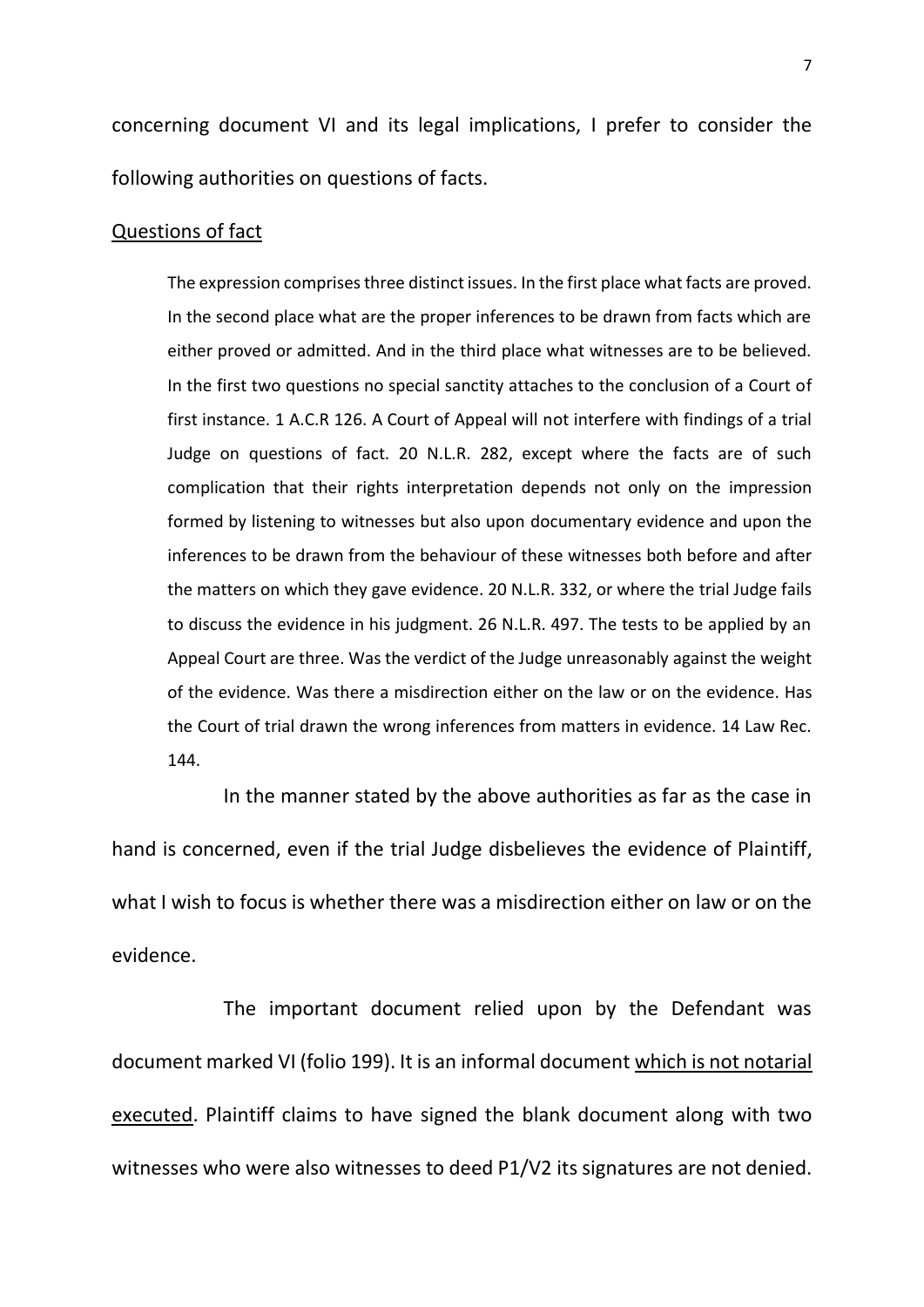The gist of VI refer to the fact that by deed P1 (deed No. 11421) which is an outright transfer of property of Rs. 200,000/- and although stated so, the transaction was in fact concluded for a sum of Rs. 1 million, and that the Plaintiff received a sum of Rs. 1 million on 08.09.1994. There is no doubt that VI was prepared, according to Defendant, to support the transaction or to suggest the correct figure or amount agreed upon between parties to be a sum of Rs. 1 million, and that the Plaintiff received the said sum of Rs. 1 million.

Whatever it may be, the trial Judge has based his conclusions on VI. Is it (VI) legally acceptable or admissible in law? Section 2 of the Prevention of Frauds Ordinance contemplates a bar to property transactions. The said Section reads thus:

No sale, purchase, transfer, assignment or mortgage of land or other immovable property and no promise, bargain, contract or agreement for effecting any such object or for establishing any security, interest or incumbrance affecting land or other immovable property (other than a lease at Will or for any period not exceeding one month), nor any contract or agreement for the future sale or purchase of any land or other immovable property and no notice, given under the provisions of the Thesawalamai Pre-emption Ordinance, of an intention or proposal to sell any undivided share or interest in land held in joint or common ownership, shall be of force or avail in law unless the same shall be in writing and signed by the party making the same or by some person lawfully authorised by him or her in the presence of a Iicensed notary public and two or more witnesses present at the same time and unless the execution of such writing, deed or instrument be duly attested by such notary and witnesses.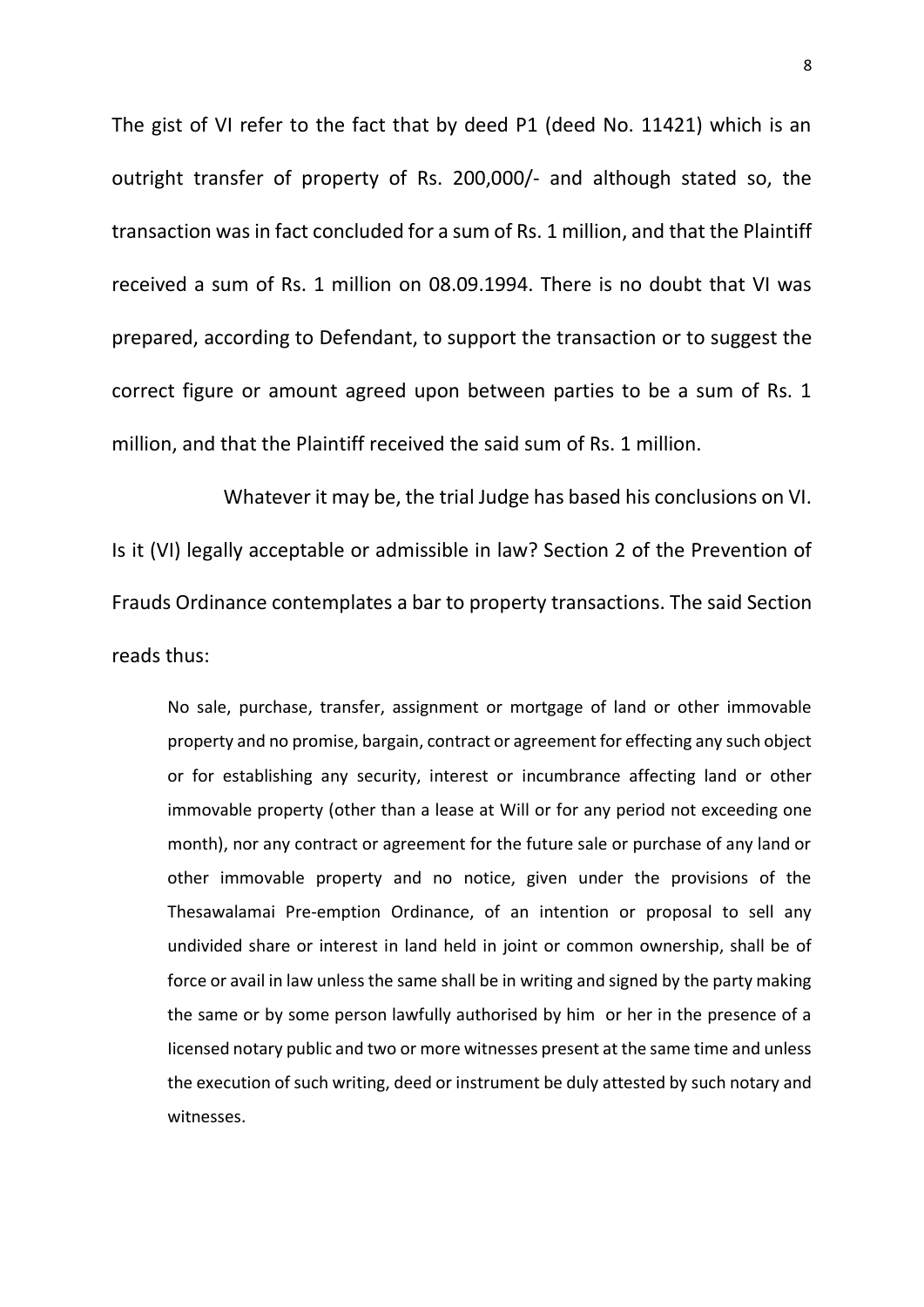The above section brings within it land or other immovable property, and contemplates a wider area of activity connected to land/immovable property whether it be a sale, purchase, transfer etc. or to establish any security, interest etc. affecting any such land or immovable property. Validity to such activity as described above requires notarial execution

A careful examination of document V1 indicates without a doubt that although deed bearing No. 11421 (P1) refer to a sum of Rs. 200000/- as the sale price regarding the land in dispute, in fact a sum of Rs. 1 million was accepted on the said transaction by Plaintiff. It is clear that V1 contemplates a transaction connected to land/immovable property which gives details of deed P1, which is the question. Therefore validity of V1 depends on compliance with Section 2 of the said Ordinance. At this stage the following dicta in *Dissanayakage Malini Vs.Mohamed Babur 1999 (2) SLR 4*, would be an important guide to the case in hand. It was held:

*Per G.P.S. de Silva C.J.*

Held:

P2 being a non-notarial document was of no force or avail in law in view of section 2 of the Prevention of Frauds Ordinance. However, in a case where fraud is pleaded, put in issue and is established by the evidence on record, it is open to the court to take into consideration such document.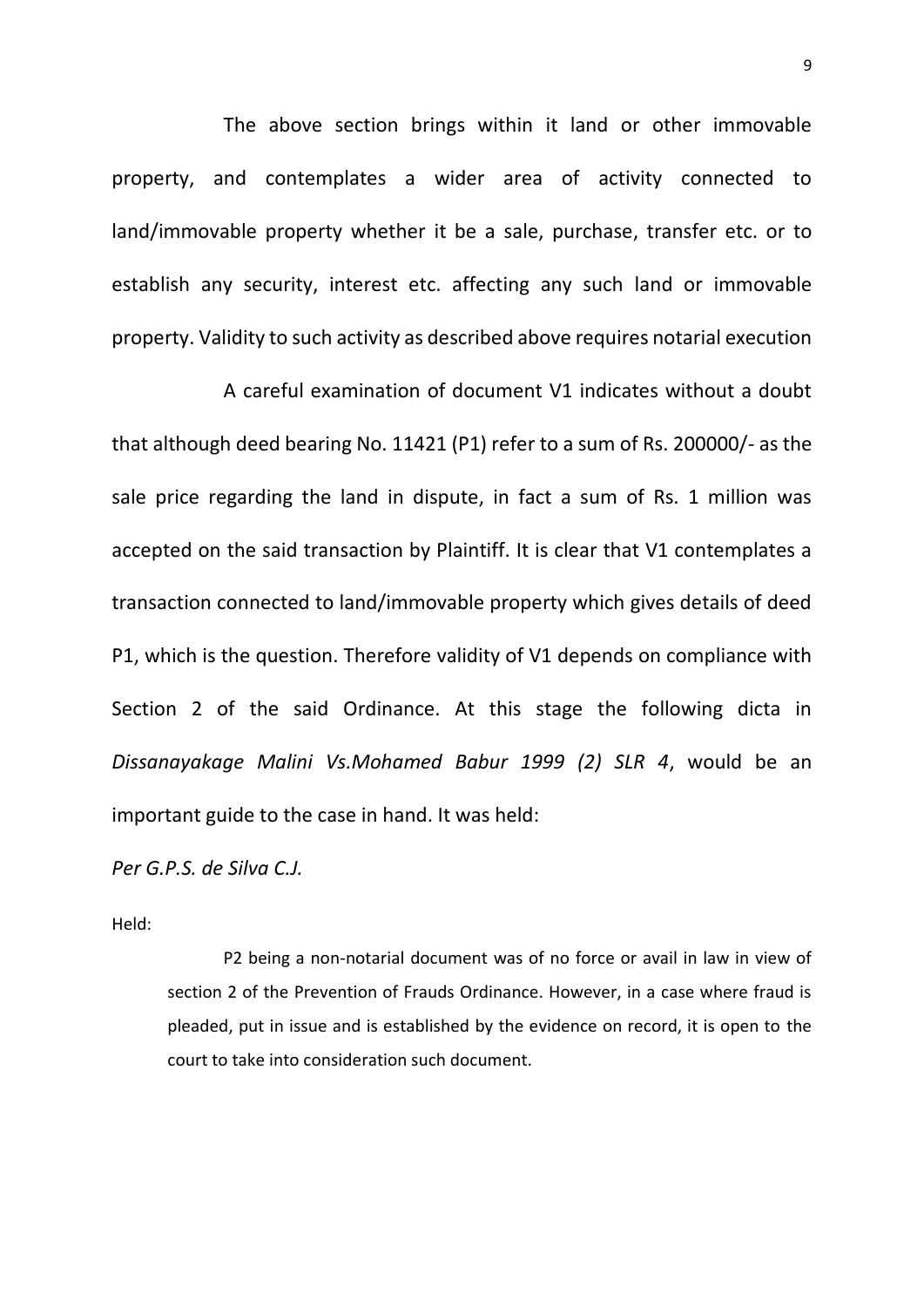The rigour of the provisions of section 2 of the Prevention of Frauds Ordinance may, on proof of fraud as in the present case, be relaxed on the principle that "the Statute of Frauds may not be made an instrument of fraud."

I am unable to accept the argument that document V1 does not contradict the above stated Section 2 of the Prevention of Frauds Ordinance. If V1 confirms that the Plaintiff sold and transferred a property to the Defendant and Plaintiff accepted a sum of Rs. 1 Million, I wonder, why V1, which is described as a receipt was prepared at the same time and moment of executing deed P1/D2? Deed P1 indicates the consideration to be Rs. 200,000/-. What would be the transaction that should attach legal sanctity? To consider both V1 and P1 executed at the same time and moment suggest an element of fraud, but the issues raised in the case does not indicate that fraud was properly pleaded and put in issue. There is un-contradicted evidence of Plaintiff that he would settle the amount of rupees two hundred thousand as stated in P1 within a year, but no evidence led by Plaintiff to establish that he in fact repaid the amount due or part thereof. A mixture of facts elicited on both sides tends to confuse the main issue. Deed P1 indicates an outright transfer in favour of the Defendant and it does not suggest that P1 was executed as security for a loan, or contain a clause to re-transfer the property in dispute on settlement of the loan. At the least what sort of attendant circumstances could be established to prove that the transaction was in the nature of a resulting trust. Further nothing much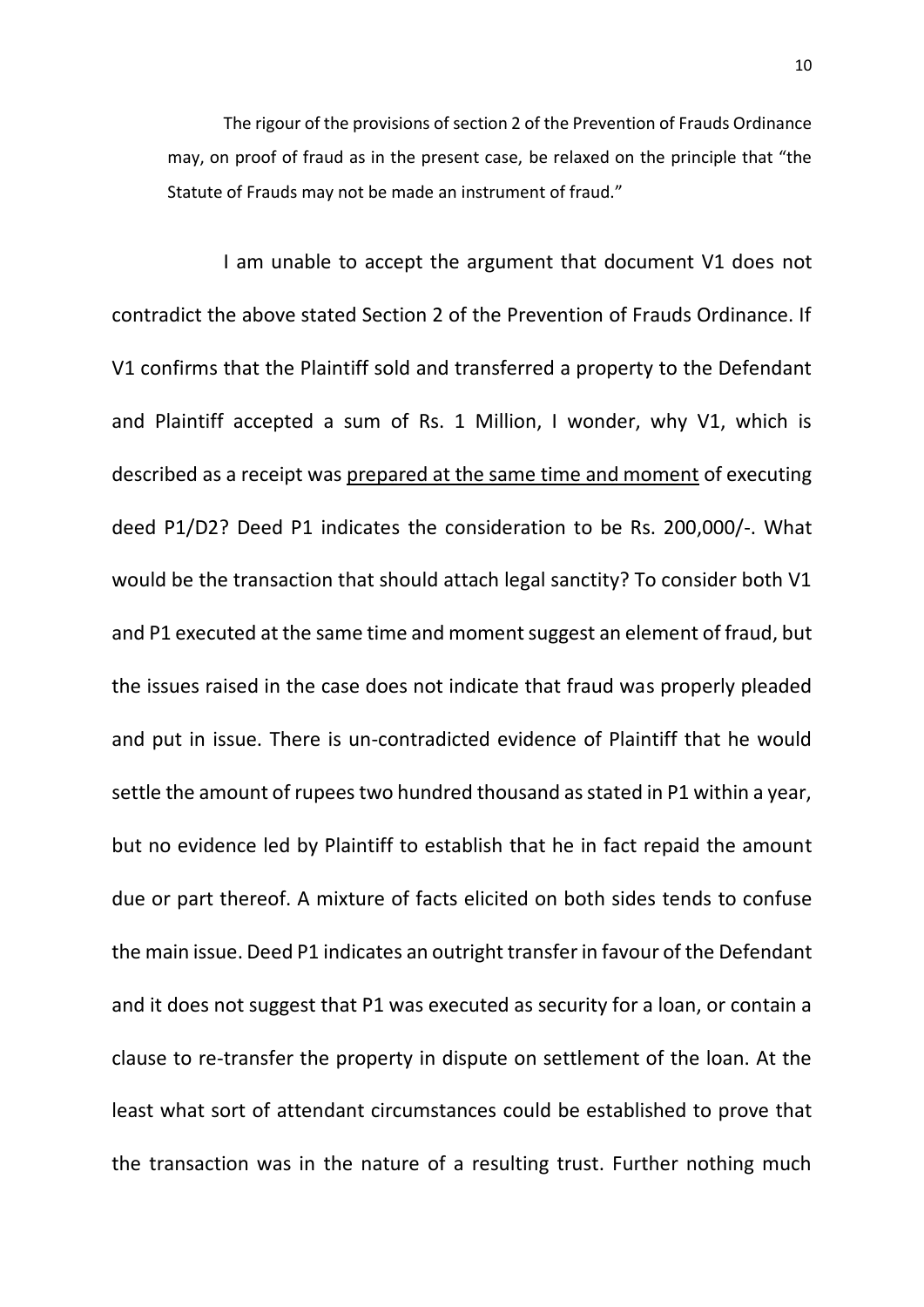could be deduced from the admissions recorded. Plaintiff was the applicant to the Debt Conciliation Board, but the outcome of such proceedings before the Board are unknown to any court?

The valuation report was produced marked P3. Value given in P3 is Rs. 12,51,190/-. Land in dispute consists of land and building. Plaintiff has testified in evidence that the land is valuable property worth more than fifteen hundred thousand rupees (Rs. 15,00000/-). It is in evidence that Plaintiff became entitled to the property in dispute by a deed of gift which was gifted to him by all his brothers after the demise of his father. There is evidence led before the trial court that even in the deed of gift the correct value had not been inserted correctly. Plaintiff admits that the correct value was not inserted in the deed of gift (831-V3) and in cross examination of Plaintiff admits that the amount inserted in the V3, deed of gift was only Rs. 50,000/- but it is worth fifteen hundred thousand rupees. He no doubt defends his position of undervaluation of the deed, (V3) and attempt to testify that it is no fraud to do so. Plaintiff's evidence no doubt suggest that he was aware of the true value of the property in dispute and that the transaction value had been under-valued for different purposes and prevailing circumstances to establish his case.

I have emphasised the fact that the Apex Court is reluctant to interfere with factual matters. Unless the order itself is perverse it would not be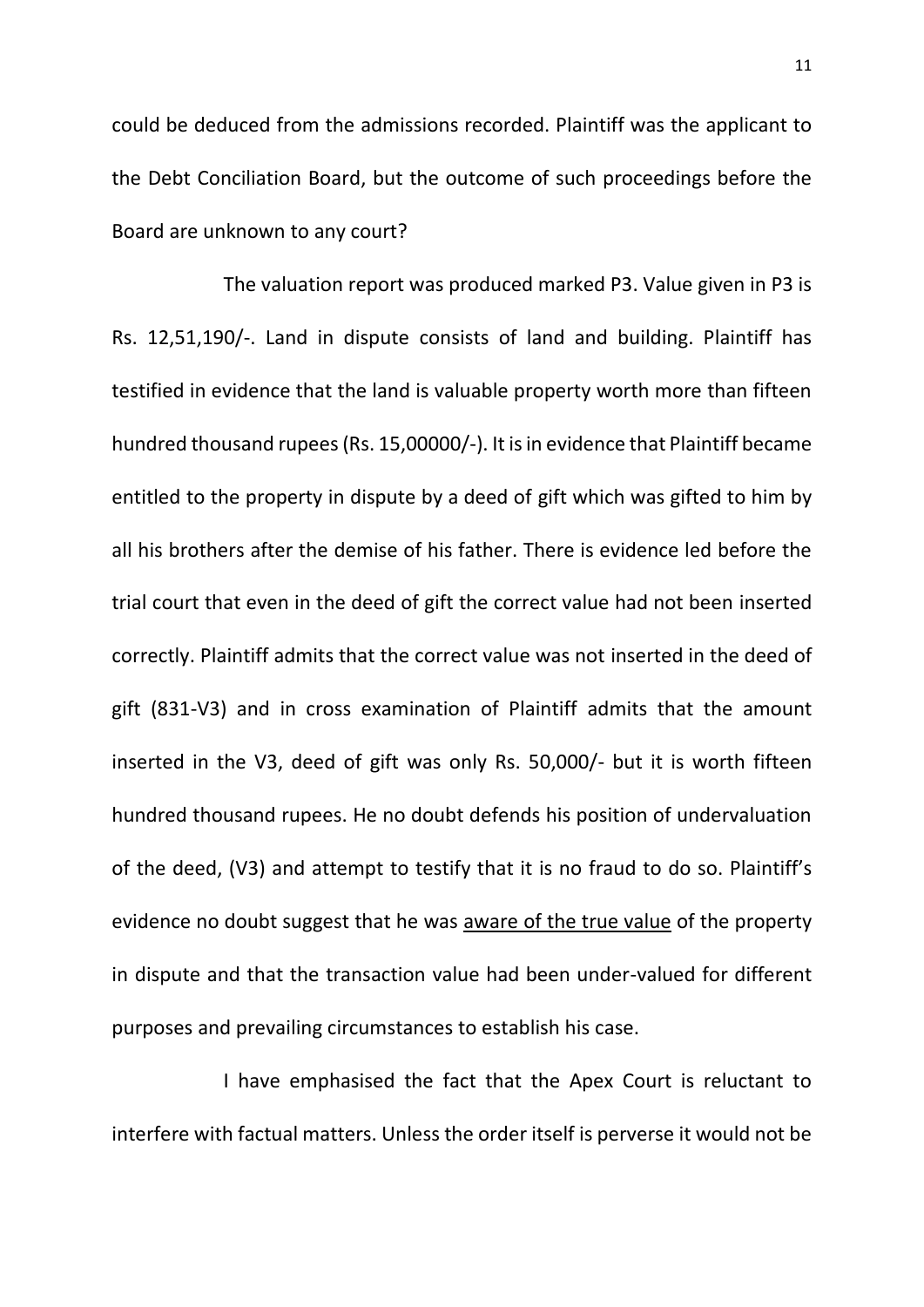in the best interest of justice to interfere on factual matters ruled by the lower court. As such certain items of evidence of Plaintiff are disbelieved by the trial Judge. On the other hand the evidence transpired was that the Plaintiff was well aware of the true value of the property in dispute and such property in dispute conveyed and sold to a price grossly disproportionate to the true value. I have also observed that validity of V1, is in question. The only remaining issue to be decided is the applicability of the principle laesio enormis. Over the years the principle of laesio enormis was subject to difference of opinion. What matters may be the views of Roman- Dutch Jurist.

I find an explanation of the principle as follows by Professor C.G. Weeramantry in his Text on Law of Contracts Vol. 1 (Part III & iv)

**Explanation of the Principle**. Though the civil law permits the parties to make as good a bargain as they can, yet it states that a gross inequality between the price which has been paid and the true value of an article implies something in the nature of fraud or undue influence and on that account allows the one party or his heirs to call upon the other either to rescind the contract and return the purchase money or the property sold as the case may be, or to correct the price by paying a just value for the article. This inequality between the value of the thing and the price paid is termed laesio enormis.

A contract may be avoided by Court on the ground of laesio enormis either when the purchaser pays more than double the true value of the thing or the vendor sells the thing for less than half its value. The person sued has the option of restoring the thing or paying what is wanting to make up the just price. Where the consideration is less than half (or more than twice) the true value of the property, the sale is voidable on the ground of laesio enormis unless there is some special consideration present in the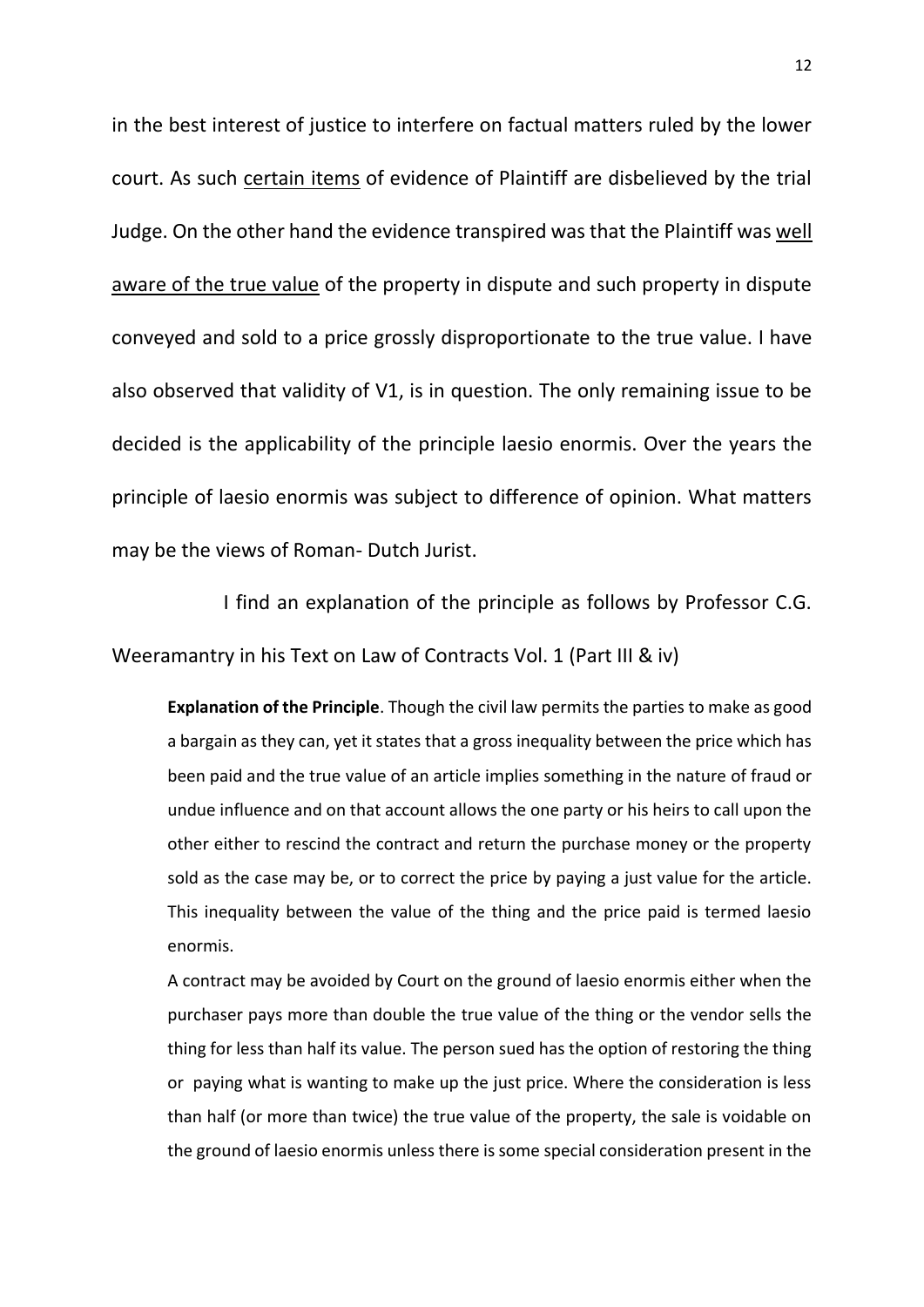case which bars the application of the principle. The difference in price must exist at the time of the transaction and not thereafter.

#### At para 333

The doctrine still obtains in full force and vigour in Ceylon. Bodiga V Nagoor 45 NLR 1 at 4.

#### At para 335

Action does not lie, where the aggrieved party was aware, or ought to have been aware of the true value at the time of making the contract. Jayawardene Vs. Amerasekera 15 NLR 280; Sobana Vs. Meera Lebbe (1940) 5 C.L.J 46. The burden is on the person claiming the benefit of the true value.

In the case of Jayawardene Vs. Amerasekera (15 N.L.R. 280), I would advert to a further position very much relied upon by the Plaintiff.

As it was held in Jayawardene Vs. Amerasekera (15 N.L.R. 280) a person who knows the value of the property is not entitled to a rescission of the sale merely by reason of the fact that the price at which he has sold it, is less than half its true value. The case is otherwise where the property is sold at a price grossly disproportionate to its true value. In that case the law is on the side of the party who stands to lose by the transaction, and not on the side of the party who stands to make an unconscionable profit.

The annulling of the contract on this head is not permitted when the other party is prepared to increase or reduce the price of the thing to its true value (V.d.L 1. 15. 10).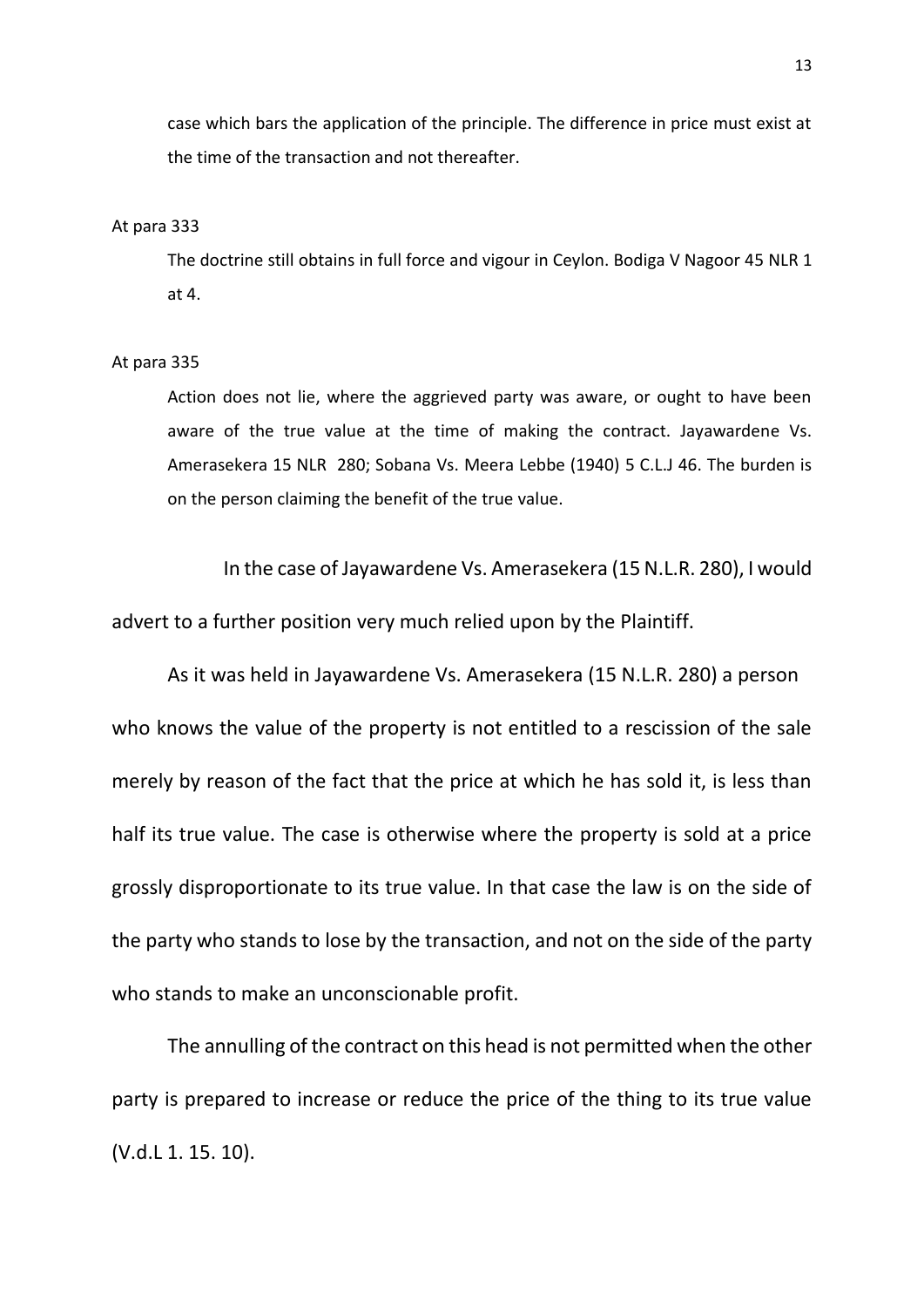But one has to gather its application only in the circumstances and facts of the case in hand. Though the above positions had been projected by learned counsel for the Plaintiff, as in Jayawardene Vs. Amerasekera it does not appear to be conclusive. In answer to above I find that Justice Fernando observes in Gunasekera Vs. Amerasekere 1993 (1) SLR at 176/177 the matter has not been decided conclusively in the manner as argued by learned counsel for Plaintiff, for the reasons stated therein as being obiter dictum. This aspect and matter has not been decided by Justice Fernando. I will refer to the relevant portion gathered from pg.176/177.

Learned Counsel for the defendant submitted that laesio enormis applied even if the vendor was aware of the true value, citing Wessells, Law of Contract,  $2^{nd}$  ed., vol 2, page 1344, section 5100.

"There is a considerable dispute amongst the jurists whether the remedy applies in the case of a person who knows the true value of the thing, but nevertheless sells it for less than half, or purchase property knowing that it is only worth half. Voet seems to consider that in both cases the remedy cannot be invoked (Voet, 18.5. 17)……

Counsel then sought to rely on the further observation of Lascelles, C.J., in that case, suggesting that knowledge is immaterial where the price is grossly disproportionate to the value, pointing out that this dictum was cited in Walter Pereira's Laws of Ceylon, 2<sup>nd</sup> ed., (1913), p. 657. However, that appears to be an obiter dictum not supported by the opinion of any Roman Dutch jurist; and indeed does not appear in the first edition of Walter Perera's work; it is also not cited by Weeramantry, in his discussion of laesio enormis. In Sobana v. Meera Saibo, it was held that the plea of leasio enormis could not be entertained where, assuming the land to have been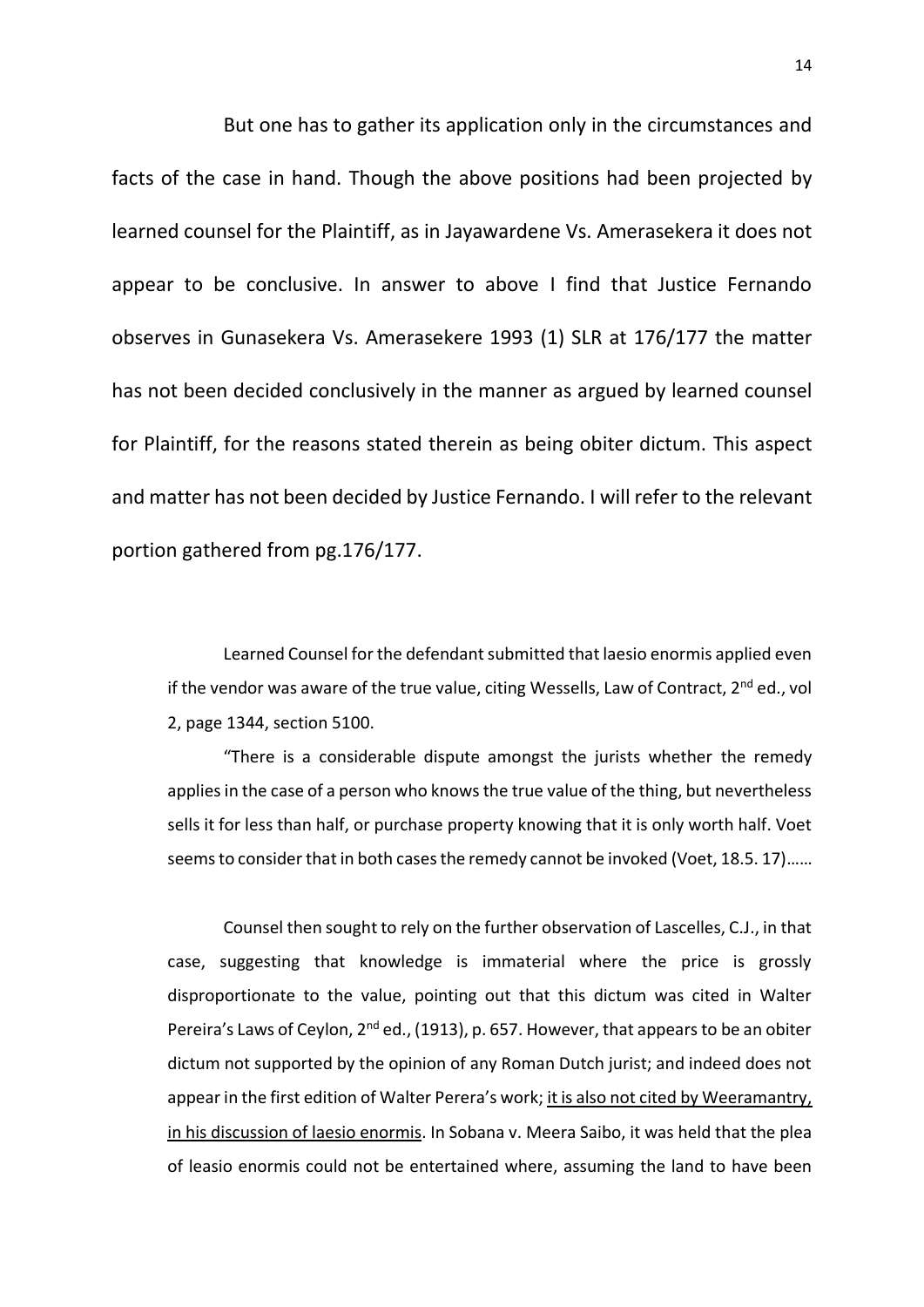worth Rs. 500, the plaintiff knew that fact at the time he sold the land for Rs. 100. Although Jayawardene v. Amerasekera was cited with approval, that obiter dictum was not applied. While there appears to be some substance in the contention that this obiter dictum does not correctly set out the Roman-Dutch Law (and is possibly based on a misunderstanding of the concluding portion of Voet 18.5.17), the matter need not be decided now in view of my decision on the other questions arising in this case.

In all the facts and circumstances of the case, I find following important factors from which court has to draw conclusions. The factors in point form are as follows:

- (a) Certain items of evidence had been disbelieved by the trial Judge, and the Apex Court would not interfere as regards the trial Judge's findings on same.
- (b) Validity of document V1 is in question.
- (c) Plaintiff was well aware of the true value of the property in dispute. Plaintiff derived title from a deed of gift and his evidence suggest that even the deed of gift was under valued.
- (d)'Fraud' has not been properly and correctly pleaded and put in issue.

On a perusal of both judgments of the District Court and High Court, I have no hesitation in affirming its conclusions, notwithstanding the views expressed by both courts on the application of the law as regards document V1.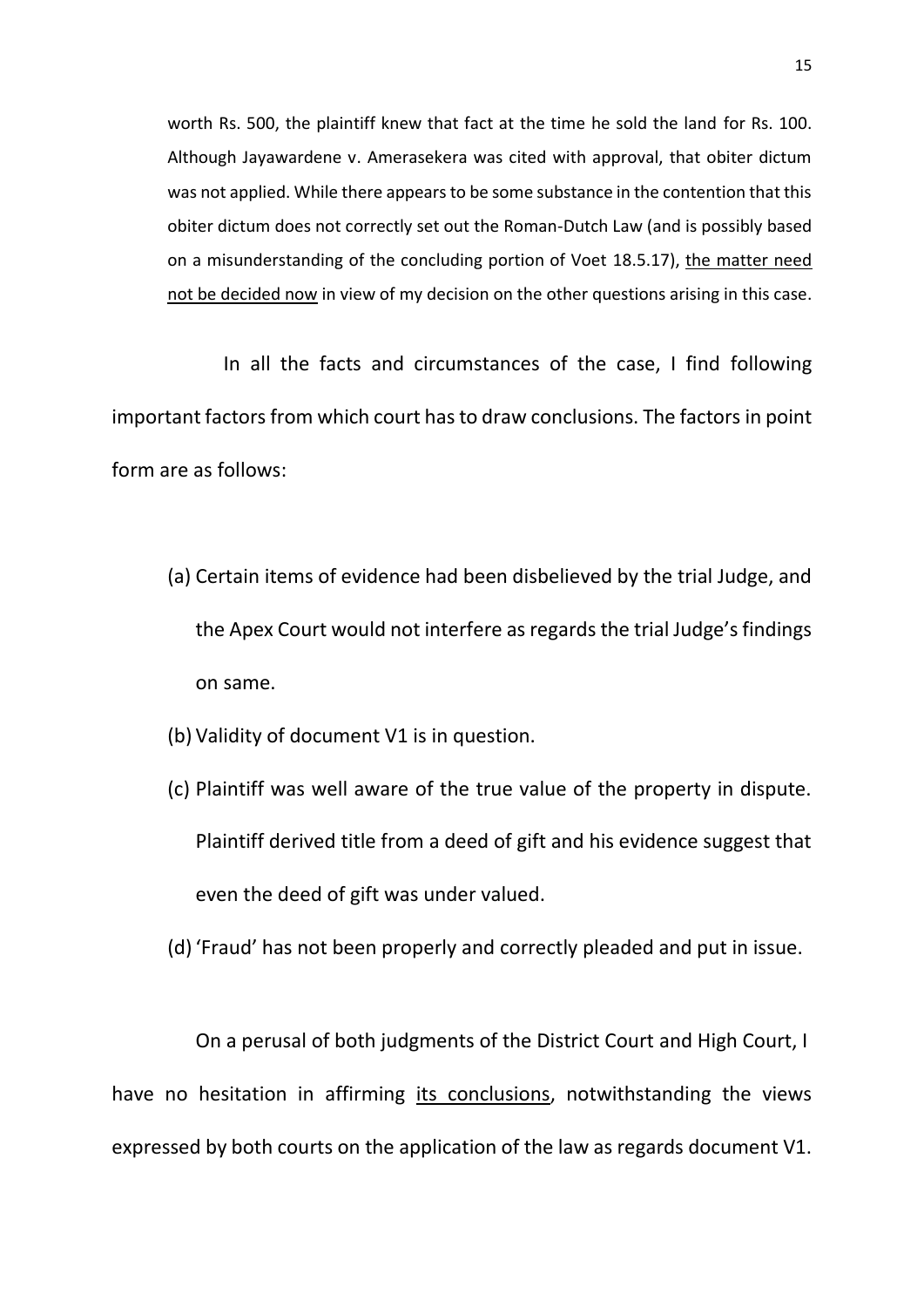There may be some aspects of the Judgments of the lower courts being liable for comment, but conclusions arrived by both courts need not be disturbed.

I answer the questions of law as follows:

- (a) Though document V1 was legally inadmissible, the trial court based on a balance of probability, arrived at the correct conclusion.
- (b)No. In the context of the case the doctrine of laesio enormis was correctly considered and not applied.

(c) No.

(d) No. Fraud must be properly and correctly pleaded and put in issue

There is no doubt, for cogent reasons supported by evidence, that the Plaintiff was aware that the property in dispute had been under valued and the sale price inserted in deed P1 was not the true and correct price. Having been aware of the proper value of the property and on that basis knowingly and willingly Plaintiff negotiating and admitting a lower price cannot take him anywhere close to the principle of laesio enormis, as it stands today. When it suits the Plaintiff to quote a low price and get a benefit for a loan transaction and sometime latter to retract from the earlier position is not an acceptable position in law. To affirm and disaffirm or to approbate and reprobate the same transaction even if the original transaction subsequently takes a different